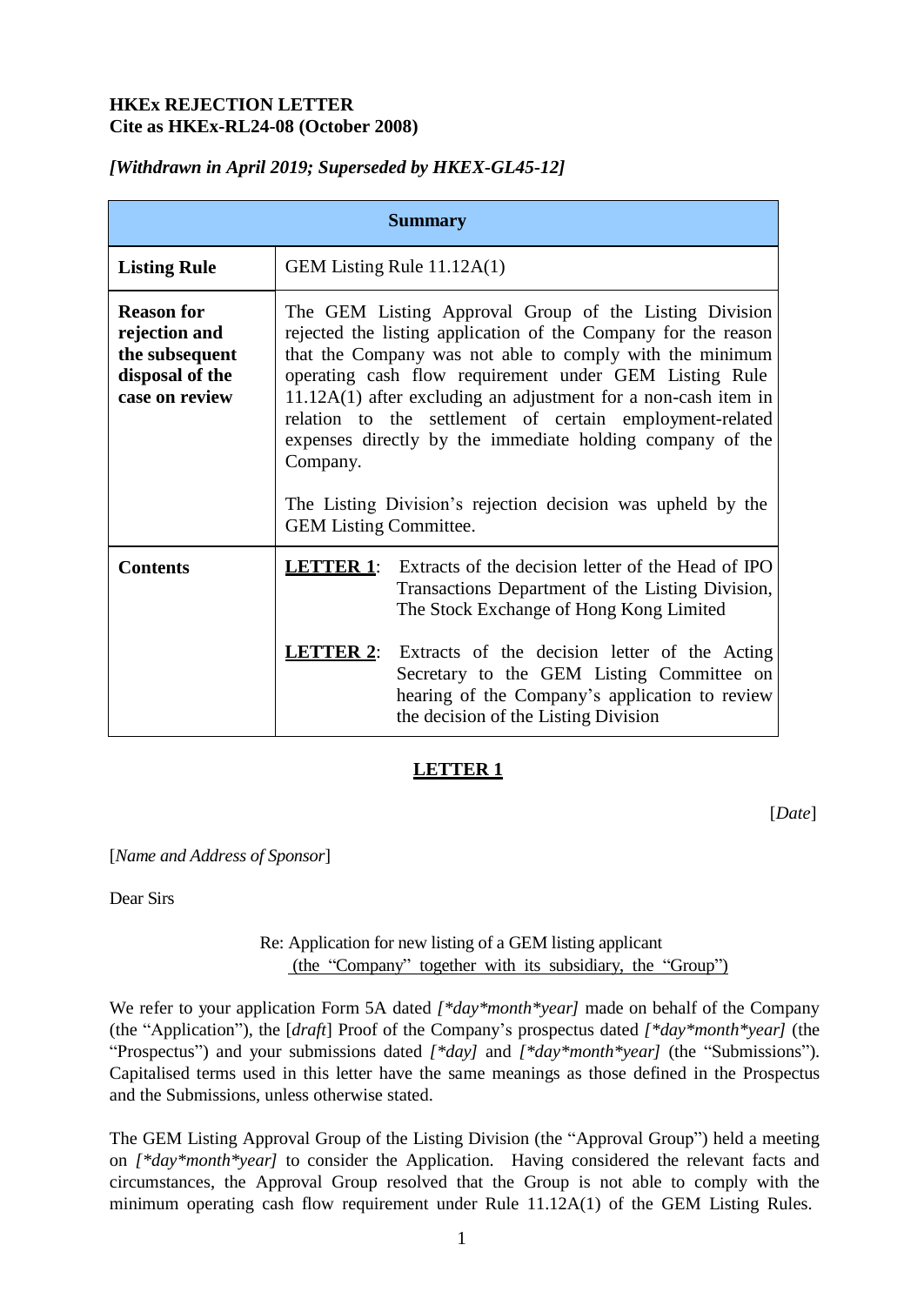Accordingly, the Application is rejected. The analysis and conclusion of the decision are set out below.

#### **A. Relevant Facts**

- 1. The Group is *[a service company]*. During *[the first year of the Track Record Period (comprising Year 1 and Year 2)]*, the Group incurred certain employment-related expenses (the "Employment Expenses") of HK\$*[]* million which were settled directly by *[Entity X]*, the immediate holding company of the Company, and treated as a capital contribution to the Group (the "Settlement").
- 2. *[Portion of Letter Purposely Omitted]*
- 3. The Settlement was presented in the cash flow statement of the audited financial statements of *[Entity Y]* (the principal subsidiary of the Company) for *[Year 1]* as "*Increase in capital reserve*" under "*Cash flows from financing activities*". *[Entity Y]*'s audited financial statements for *[Year 1]* were approved by its Directors and signed off by *[the Reporting Accountants of the Company]* on *[\*day\*month\*year]*. In *[Entity Y]*'s audited financial statements, the operating cash flow before changes in working capital and tax paid ("Operating Cash Flow") presented an outflow of HK\$*[]* million for *[Year 1]*.
- 4. The Settlement was presented in the Group's consolidated cash flow statement in the Accountants' Report as an adjustment of HK\$*[]* million for a non-cash item under "*Cash flows from operating activities*" (the "Adjustment"). As such, the Group's Operating Cash Flow presented an inflow of HK\$*[]* million for *[Year 1]*.
- 5. If the Adjustment was not made, the Group's Operating Cash Flow for *[Year 1]* would be an outflow of HK\$*[]* million, and the Group's aggregate Operating Cash Flow for *[Year 1 and Year 2]* would be an inflow of *[less than HK\$20 million]*.
- 6. The cash flow statements of the Group for *[Year 1 and Year 2]* were prepared in accordance with Hong Kong Accounting Standard 7 ("HKAS 7") and the Adjustment was made in order to reflect the Group's actual cash flows from its operating activities. The Employment Expenses, as submitted by the Sponsor, are common in the *[industry]* as attractive remuneration packages and often required for recruiting talented *[employees]* to join from larger and more established firms, and the Company considered that these expenses constituted normal operating activities of the Group and were in the ordinary and usual course of the Group's *[business]*. As such, the Sponsor considered that the Group's aggregate Operating Cash Flow of HK\$*[]* million *[as disclosed in the Accountants' Report]* for *[Year 1 and Year 2]* is the Group's positive cash flow in accordance with Rule 11.12A(1).
- 7. The Group generated total Operating Cash Flow of HK\$*[]* million for *[Year 1 and Year 2]*, recorded a net profit of HK\$*[]* million in *[Year 2]* after a net loss in *[Year 1]*. The Company is expected to maintain a similar level of profits in *[the year immediately after Year 2]*, and meet the profit test under Main Board Listing Rule 8.05 within two years in *[two years immediately after Year 2]*. The Sponsor considered that the cash flow and profit levels strongly indicated that the Group has a viable business with both substance and prospects. If the Exchange was to consider the 24-month period ended *[three months after the end of Year 2]*, the Group's Operating Cash Flow would be HK\$*[]* million, which meets the minimum requirement of HK\$20 million under Rule 11.12A(1).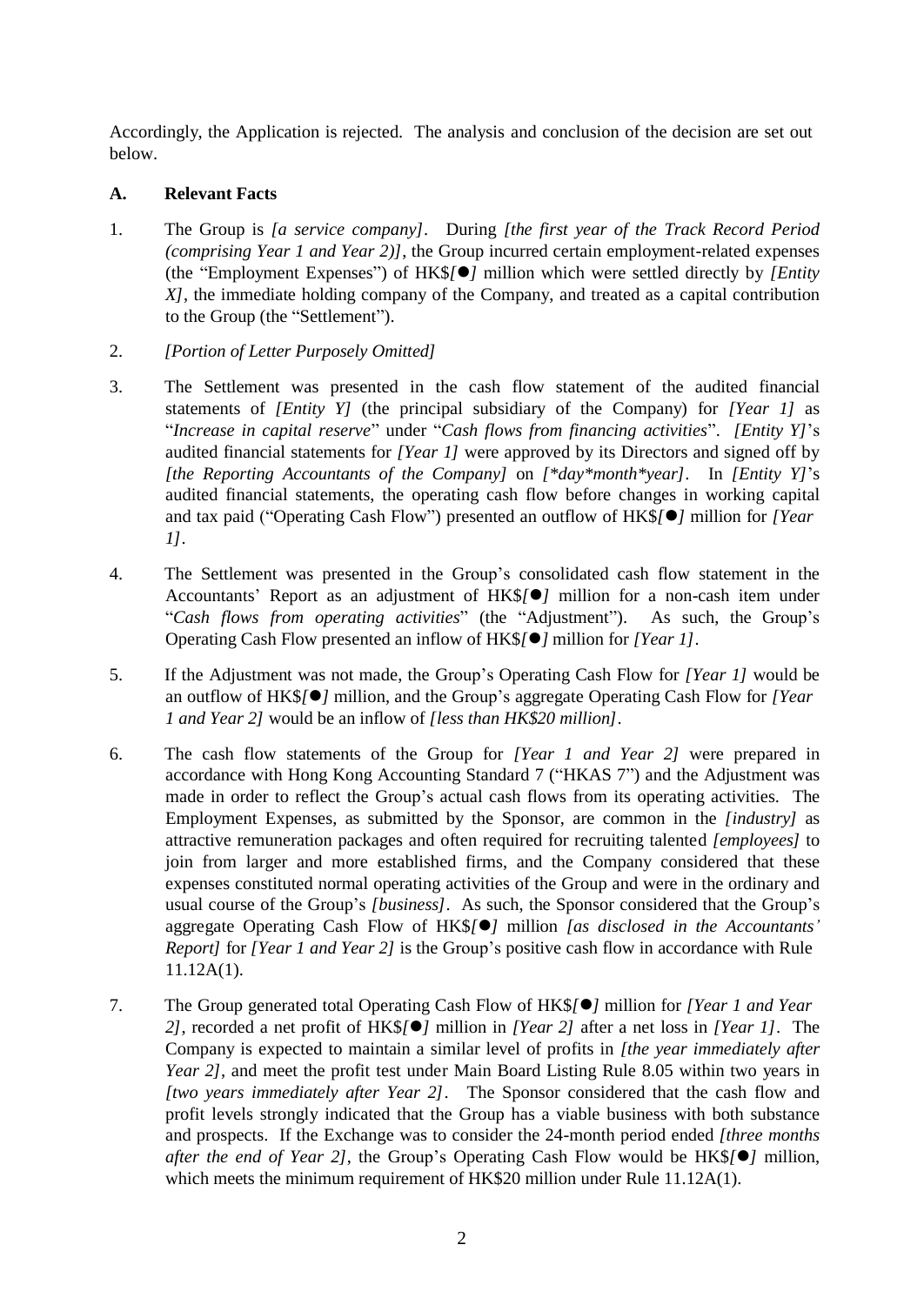#### **B. Applicable Listing Rules and Interpretations, and Relevant Accounting Standards**

- 8. Rule 11.12A(1) of GEM Listing Rules requires a new applicant or its group must have an adequate trading record of at least two financial years comprising a positive cash flow generated from operating activities in the ordinary and usual course of business before changes in working capital and tax paid of at least HK\$20,000,000 in aggregate for the two financial years immediately preceding the issue of the listing document.
- 9. The note to Rule 11.12A(1) further states that "*A statement of cash flow prepared using the indirect method for submission to the Exchange for the purpose of satisfying rule 11.12A must also be included in the prospectus for disclosure purpose… Details regarding cash flow statement prepared under the indirect method are further described under Hong Kong Accounting Standard 7*".
- 10. Operating activities are defined in HKAS 7 as the principal revenue-producing activities of the entity and other activities that are not investing or financing activities. According to paragraph 14(d) of HKAS 7, cash flows from operating activities are primarily derived from the principal revenue-producing activities of the entity, and generally result from the transactions and other events that enter into the determination of profit or loss. Examples of cash flows from operating activities include, among others, cash payments to and on behalf of employees.
- 11. As stated in the Consultation Conclusions on the Growth Enterprise Market issued by the Exchange on 2 May 2008 (the "Consultation Conclusions"), the Operating Cash Flow requirement of Rule 11.12A(1) is a good indicator of the business viability of an applicant.
- 12. When reviewing whether a new listing applicant satisfies the requirement of Rule 11.12A(1), the Listing Division ordinarily considers the burden of proof to be on the sponsor and the listing applicant to demonstrate compliance. In view of the importance of this listing eligibility standard, in areas where significant judgment is required by directors or the reporting accountants that affects the Listing Division's analysis of Rule 11.12A(1), the Listing Division does not rely solely on the judgment of the directors and/ or reporting accountants in reaching its conclusions. Instead the Listing Division may reach its own conclusion based on the information presented in order to ensure that the eligibility standards of Rule 11.12A(1) are interpreted in a consistent manner and not unduly affected by the views of individual boards of directors and/ or reporting accountants.

# **C. The Issue**

13. Whether the Settlement constitutes operating activities in the ordinary and usual course of the Group's business, and if not, whether the Company would be able to fulfil the Operating Cash Flow requirement under Rule 11.12A(1).

# **D. Analysis**

14. The Approval Group considers the Operating Cash Flow requirement under Rule 11.12A(1) to be a question of fact. In particular, the Approval Group will consider whether the Group is able to fulfil the Operating Cash Flow requirement without relying on activities conducted outside the Group's ordinary and usual course of business.

# *Ordinary and usual course of business*

15. Rule 11.12A(1) requires the Operating Cash Flow to be generated from operating activities "in the ordinary and usual course of business". Therefore, by simply asserting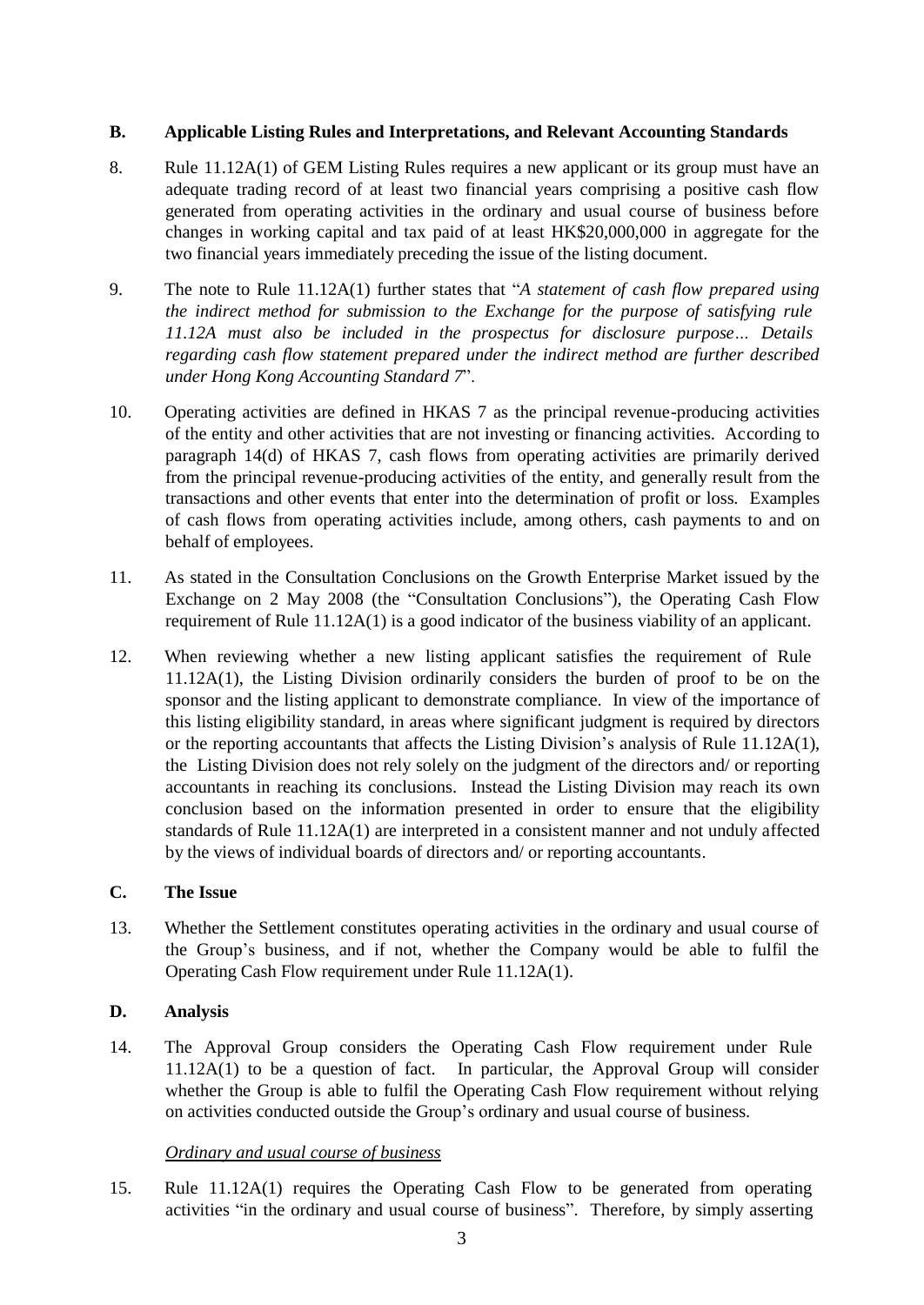that Operating Cash Flow prima facie meets Rule 11.12A(1) because it is prepared under an accepted accounting standard is not sufficient. The operating inflows and outflows making up the Operating Cash Flow must also have to be made in an applicant's ordinary and usual course of business.

- 16. The Approval Group does not dispute that the Employment Expenses were incurred for the ordinary and usual course of the Group's business. The Employment Expenses had to be incurred by the Group during its business operations in generating its income for *[Year 1]*. Without incurring such expenses, the Group would most likely not be able to generate the level of revenue it did in *[Year 1]*.
- 17. The Approval Group, however, considered that the Adjustment will distort in substance what ought to be the Group's cash outflow from operating activities in its ordinary and usual course of business during the relevant period. Normally, it would not be expected to be part of the Group's ordinary and usual operating activities to have a third party incurring expenses on the Group's behalf. Had the Employment Expenses not been settled by *[Entity X]* on the Group's behalf, they would be expected to be incurred by the Group in its ordinary and usual course of business and reflected as part of the Group's operating cash outflow. The effect of which would be a negative Operating Cash Flow of HK\$*[]* million for *[Year 1]*.
- 18. The Operating Cash Flow requirement is intended to be an indicator of the Group's business viability. If the Settlement was to be accepted as the Group's usual and ordinary course of business, the purpose of Rule 11.12A(1) would be rendered useless as an eligibility requirement. The Approval Group did not consider it appropriate to accept the Settlement as in the usual and ordinary course of the Group's business, and thus the Adjustment should not be taken into account when ascertaining whether the Company is able to meet Rule 11.12A(1).

#### *Compliance with HKAS 7*

- 19. The note to Rule 11.12A(1) aims to inform users that the statement of cash flow using the indirect method, prepared in accordance with HKAS 7 must be submitted to the Exchange and included in the prospectus. This note serves to facilitate a consistent form of disclosure by applicants. The Approval Group has not sought to disagree with the Operating Cash Flow as presented in the Group's financial statements. It is asserted by the Sponsor and the applicant that prima facie the Company's cash flow statement on its face complied with the minimum cash flow requirement under Rule 11.12A(1) of the GEM Listing Rules, and was prepared by a "big four" international accounting firm in accordance with applicable accounting standards stated under that Rule. However, the assessment of an applicant's ability to comply with the financial eligibility requirements under GEM Listing Rules may not necessarily be treated identically to its accounting presentation. The same principle is set out in the Listing Division's rejection letter HKEx-RL10-06. The Listing Division may exclude certain income/ expense which may not be generated/ incurred from an applicant's usual and ordinary course of business even if it, prima facie, is able to meet the profit requirement under Main Board Listing Rule 8.05(1)(a) based on the financial data presented in its audited financial statements.
- 20. Therefore, based on the facts and circumstances of this case as discussed above, the Approval Group considered it is not appropriate to accept the Group's cash flow position under its current accounting presentation for the purpose of determining the Group's ability to meet the eligibility requirement under Rule 11.12A(1).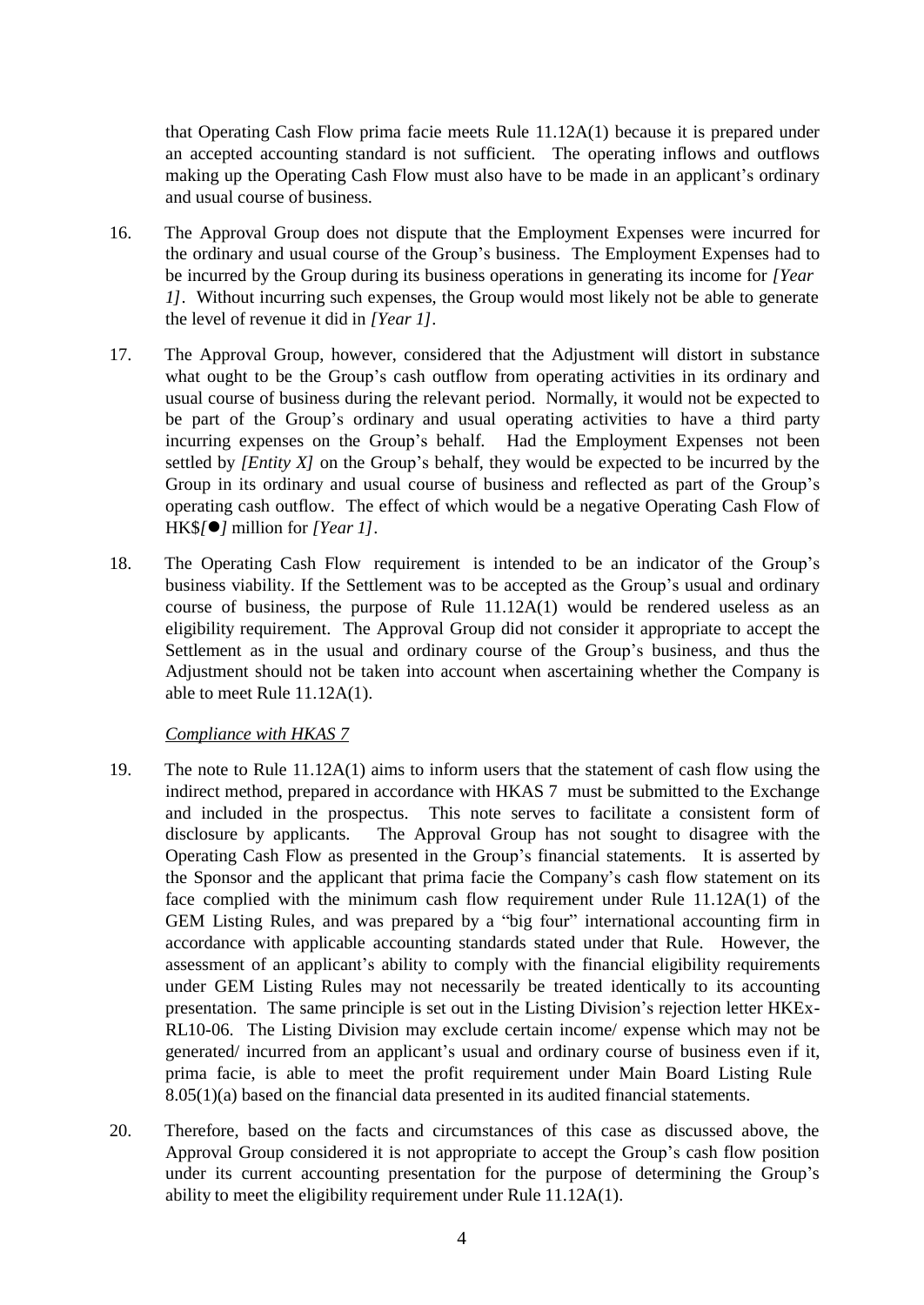#### *Quantitative requirement under Rule 11.12A(1)*

- 21. The Approval Group disagreed with the Sponsor's argument that a two financial-year period as the basis for the cash flow eligibility requirement was arbitrary when the Rule was considered. The intention of the revised GEM regime, as stated in paragraph 2 of the Consultation Conclusions is to reposition GEM as a second board and as a stepping stone towards the Main Board of the Exchange. The two financial-year period would enable a level of track record where the Operating Cash Flow requirement can be ascertained. This two financial-year period fits in with the requirement for an issuer to be listed on GEM for at least one year, rendering the total period of financial scrutiny and regulatory assessment three years in total, before it can apply to transfer its listing to the Main Board, mirroring the three-year track record period requirement for Main Board applicants.
- 22. Rule 11.12A(1) clearly sets out that the timeframe for the Operating Cash Flow requirement is the "two financial years immediately preceding the issue of the listing document". This will reduce applicants from "shopping" for the ideal period which enables them to meet the requirement, which may cause confusion in the disclosure in the prospectus, among others. Therefore, the Sponsor's suggestion to use the 24-month period preceding *[three months after the end of Year 2]* in ascertaining compliance with Rule 11.12A(1) cannot be accepted because the proposed period does not fall within the financial years of the Company as required under the GEM Listing Rules.
- 23. The Approval Group also pointed out that the proposal to implement the Operating Cash Flow requirement of Rule 11.12A(1) was made known to potential applicants as early as July 2007.

# *Capital expenses*

24. The Approval Group noted it was also submitted that the Employment Expenses, on a non-accounting standpoint, should be treated as capital expenses, and thus should not be treated as an operating cash outflow. However, the Approval Group looked at the Operating Cash Flow using the indirect method prepared under HKAS 7 as a starting point for the assessment of an applicant's ability to comply with the financial eligibility requirements. The Employment Expenses have been included as part of the net profit of the Group for a reason, that is, they were common in the *[industry]* as attractive remuneration packages and often required for recruiting talented *[employees]* to join from larger and more established firms, and were incurred in the usual and ordinary course of the Group's business. The assertion of the Employment Expenses now being capital in nature on a non-accounting standpoint and not being considered as an operating cash outflow of the Group is without basis.

# **E. The Conclusion**

- 25. The Approval Group has taken note of the details set out in the Submissions, among others, that the Group has started to be profitable in *[Year 2]* and the Company would be able to meet the Main Board eligibility requirements in time. The Approval Group has no comment on this. However, the Company is applying to list on GEM Board which has certain eligibility requirements. These requirements, such as the Operating Cash Flow requirement, are clear. To be able to list on GEM, these requirements are to be complied with.
- 26. Having considered all relevant facts and circumstances, which include, among others, that the Settlement does not constitute "operating activities in the ordinary and usual course of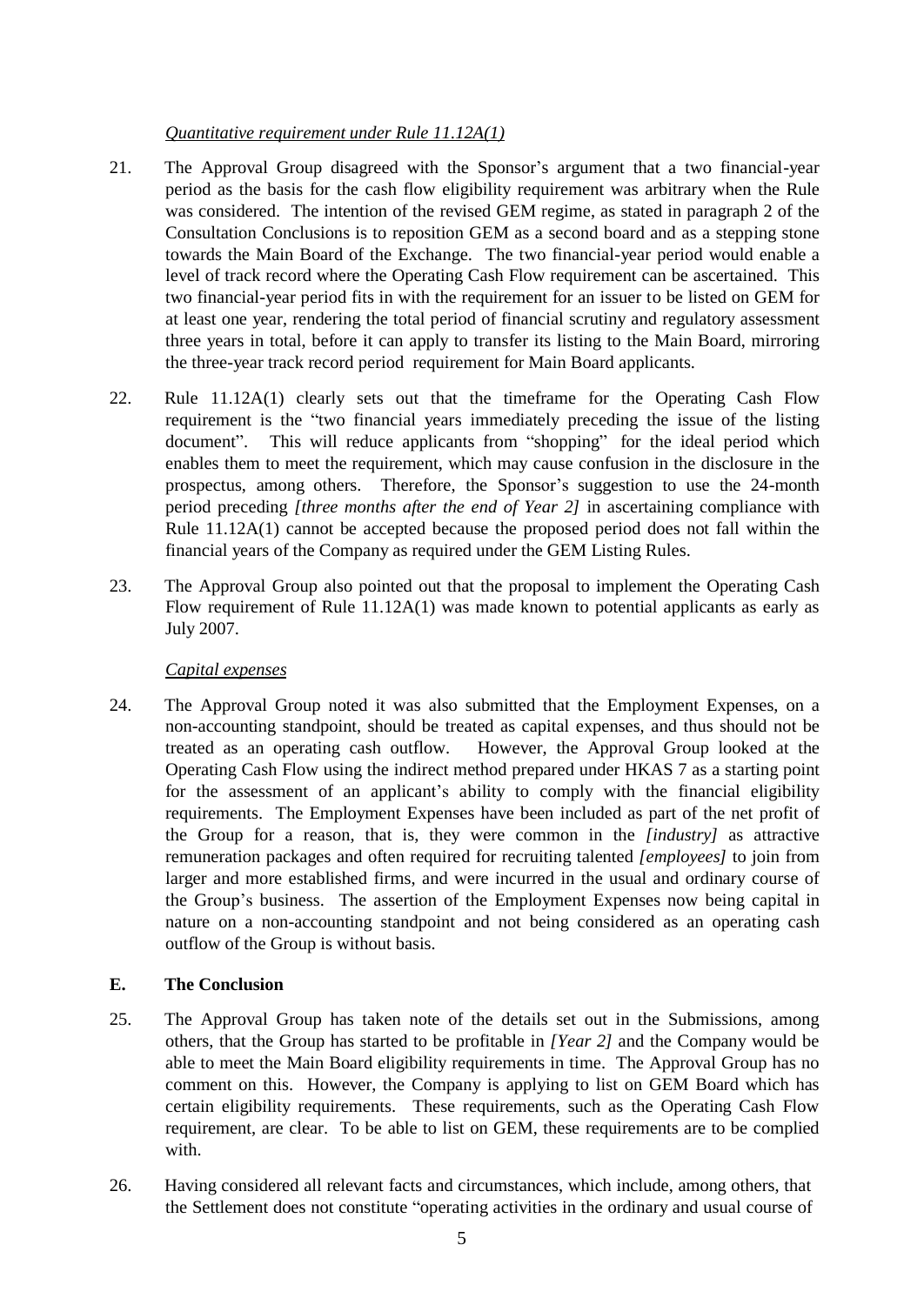the Group's business", the Approval Group considered that the Adjustment should be disregarded. As a result, the Group's aggregate Operating Cash Flow in the ordinary and usual course of business for *[Year 1 and Year 2]* for the purpose of Rule 11.12A(1) would be a cash inflow of *[less than HK\$20 million]*.

27. On the basis of the Approval Group's analysis set forth above, it is concluded that the Company is not able to comply with the Operating Cash Flow requirement of HK\$20 million under Rule 11.12A(1). Accordingly, the Application is rejected on such basis.

*[Portion of Letter Purposely Omitted]*

Pursuant to Rule 4.05(1) of GEM Listing Rules, the Company has the right to have this decision reviewed by the GEM Listing Committee.

*[Portion of Letter Purposely Omitted]*

Yours faithfully For and on behalf of The Stock Exchange of Hong Kong Limited

*[Signed]*

Head of IPO Transactions Department

\*\*\*\*\*\*\*\*\*\*\*\*\*\*\*\*\*\*\*\*\*\*\*\*\*\*\*\*\*\*\*\*\*\*\*\*\*\*\*\*\*\*\*\*\*\*\*\*\*\*\*\*\*\*\*\*\*\*\*\*\*\*\*\*\*\*\*\*\*\*\*\*\*\*\*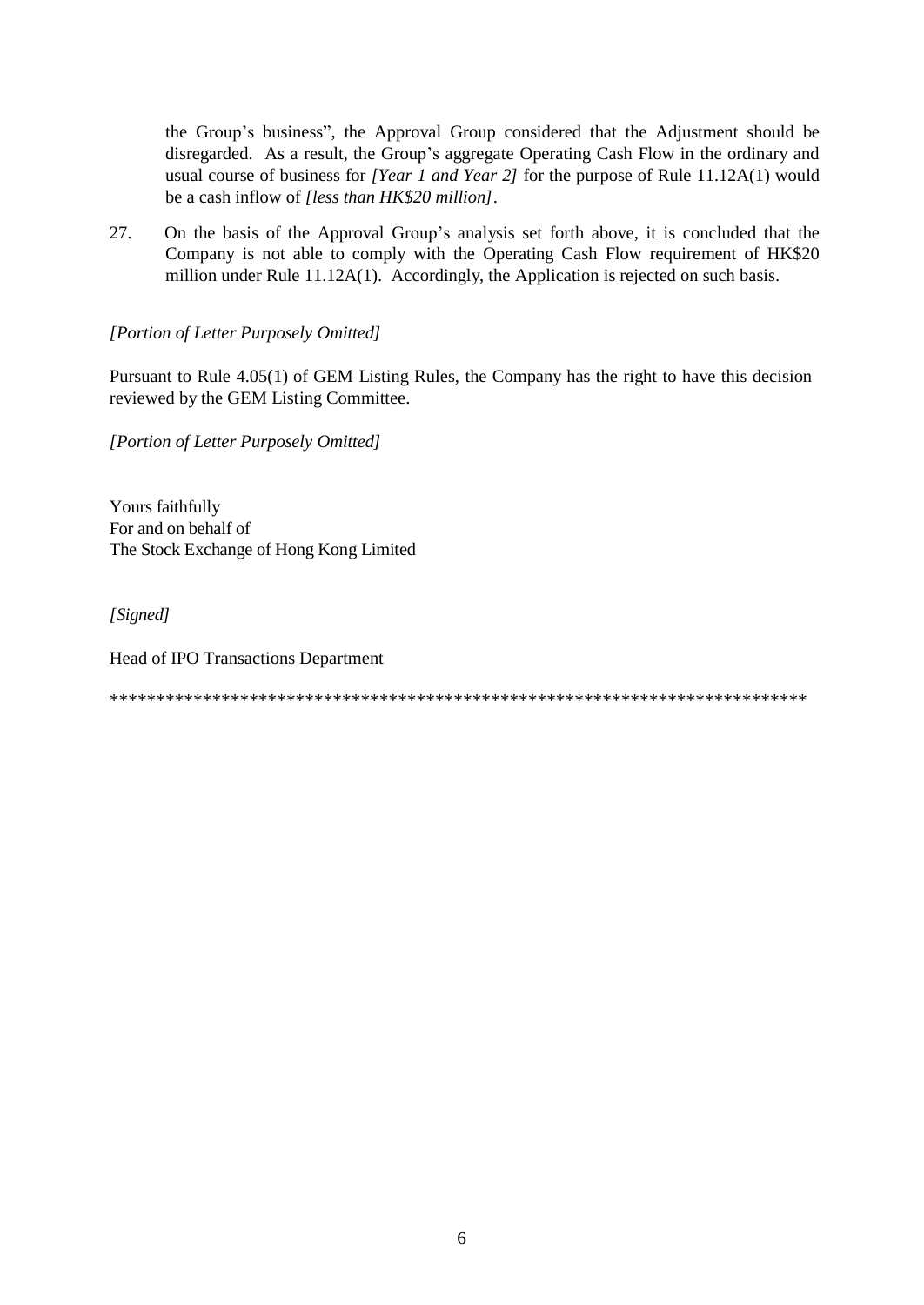# **LETTER 2**

*[Date]*

*[Name and Address of Sponsor]*

Dear Sirs,

Re: Review Hearing of the GEM Listing Committee (the "Review Hearing") regarding the Company Date of the Review Hearing: *[\*time\* day\* month\* year]*

On *[\*day\*month\*year]*, the GEM Listing Committee of The Stock Exchange of Hong Kong Limited considered an application from the Company for a review of the decision of the Approval Group of the Listing Division and set out in *[LETTER 1]* dated *[\*day\*month\*year]* (the "Division's Decision")*.*

The Review Hearing was held before the GEM Listing Committee comprising *[names of members purposely omitted]* (the "Committee").

*Note: Terms and expressions used and defined in the written submissions of the Listing Division shall have the same meanings when used herein unless otherwise defined.*

#### **Decision**

The Committee considered all the submissions (both written and oral) made by the Company and the Listing Division. The Committee determined to uphold the Division's Decision that the Company was not able to comply with the Operating Cash Flow requirement of HK\$20 million under Rule 11.12A(1) of the GEM Listing Rules and, accordingly, the Application was rejected on such basis.

#### **Reasons**

The Committee arrived at its decision for the following reasons:

- 1. Rule 11.12A(1) of the GEM Listing Rules required a new applicant or its group must have an adequate trading record of at least two financial years comprising a positive cash flow generated from operating activities in the ordinary and usual course of business before changes in working capital and taxes paid of at least HK\$20,000,000 in aggregate for the two financial years immediately preceding the issue of the listing document.
- 2. Whether Rule 11.12A(1) was complied with was a question of fact. In examining the facts of each case, one must look beyond the description given to a transaction and should instead focus on the substance of the transaction.
- 3. There was no dispute that the Employment Expenses were incurred for *[Entity Y]*'s ordinary and usual course of business. Without these expenses, the Company could not have hired or retained the staff to generate the level of business activities it did in *[Year 1]*. At the Review Hearing, the Company further confirmed that the Employment Expenses were incurred for recruiting staff providing services exclusively for *[Entity Y]*  and that these employees did not provide service to *[Entity X]*. In fact, *[Entity X]* was an investment holding company holding shares in the Company. Accordingly, the Settlement